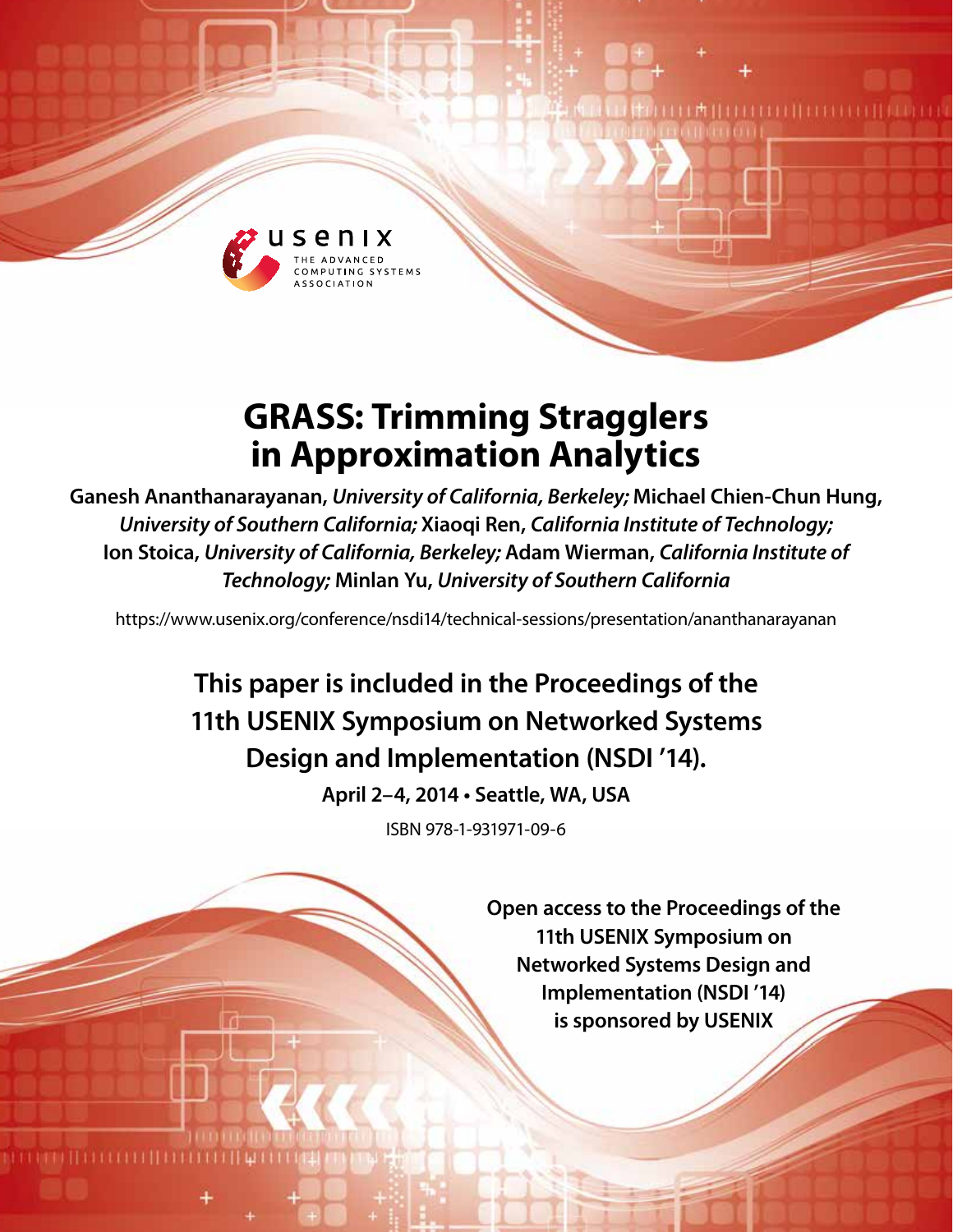# GRASS: Trimming Stragglers in Approximation Analytics

Ganesh Ananthanarayanan<sup>1</sup>, Michael Chien-Chun Hung<sup>2</sup>, Xiaoqi Ren<sup>3</sup>, Ion Stoica<sup>4</sup>, Adam Wierman<sup>3</sup>, Minlan Yu<sup>2</sup>

<sup>1</sup>*Microsoft Research*, <sup>2</sup>*University of Southern California*, <sup>3</sup>*California Institute of Technology*, <sup>4</sup>*University of California, Berkeley*

ga@microsoft.com, {chienchun.hung, minlanyu}@usc.edu, {xren, adamw}@caltech.edu, istoica@cs.berkeley.edu

#### Abstract

In big data analytics, timely results, even if based on only part of the data, are often *good enough*. For this reason, *approximation* jobs, which have deadline or error bounds and require only a subset of their tasks to complete, are projected to dominate big data workloads. Straggler tasks are an important hurdle when designing approximate data analytic frameworks, and the widely adopted approach to deal with them is speculative execution. In this paper, we present GRASS, which carefully uses speculation to mitigate the impact of stragglers in approximation jobs. GRASS's design is based on first principles analysis of the impact of speculation. GRASS delicately balances immediacy of improving the approximation goal with the long term implications of using extra resources for speculation. Evaluations with production workloads from Facebook and Microsoft Bing in an EC2 cluster of 200 nodes shows that GRASS increases accuracy of deadline-bound jobs by 47% and speeds up error-bound jobs by 38%. GRASS's design also speeds up exact computations (zero error-bound), making it a *unified solution for straggler mitigation*.

## 1 Introduction

Large scale data analytics frameworks automatically compose *jobs* operating on large data sets into many small *tasks* and execute them in parallel on *compute slots* on different machines. A key feature catalyzing the widespread adoption of these frameworks is their ability to guard against failures of tasks, both when tasks fail outright as well as when they run slower than the other tasks of the job. Dealing with the latter, referred to as *stragglers*, is a crucial design component that has received widespread attention across prior studies [1, 2, 3].

The dominant technique to mitigate stragglers is *speculation*—launching speculative copies for the slower tasks, where a speculative copy is simply a duplicate of the original task. It then becomes a race between the original and the speculative copies. Such techniques are state-of-the-art and deployed in production clusters at Facebook and Microsoft Bing, thereby significantly speeding up jobs. The focus of this paper is on speculation for an emerging class of jobs: *approximation* jobs.

Approximation jobs are starting to see considerable interest in data analytics clusters [4, 5, 6]. These jobs are based on the premise that providing a timely result, even if only on part of the dataset, is more important than processing the entire data. These jobs tend to have *approximation bounds* on two dimensions—deadline and error [7]. *Deadline-bound* jobs strive to maximize the accuracy of their result within a specified time deadline. *Error-bound* jobs, on the other hand, strive to minimize the time taken to reach a specified error limit in the result. Typically, approximation jobs are launched on a large dataset and require only a *subset* of their tasks to finish based on the bound [8, 9, 10].

*Our focus is on the problem of speculation for approximation jobs*. <sup>1</sup> Traditional speculation techniques for straggler mitigation face a fundamental limitation when dealing with approximation jobs, since they do not take into account approximation bounds. Ideally, when the job has many more tasks than compute slots, we want to prioritize those tasks that are likely to complete within the deadline or those that contribute the earliest to meeting the error bound. By not considering the approximation bounds, state-of-the-art straggler mitigation techniques in production clusters at Facebook and Bing fall significantly short of optimal mitigation. They are 48% lower in average accuracy for deadline-bound jobs and 40% higher in average duration of error-bound jobs.

Optimally prioritizing tasks of a job to slots is a classic scheduling problem with known heuristics [11, 12, 13]. These heuristics, unfortunately, do not directly carry over to our scenario for the following reasons. First, they calculate the optimal ordering statically. Straggling of tasks, on the other hand, is unpredictable and necessitates dynamic modification of the priority ordering of tasks according to the approximation bounds. Second, and most importantly, traditional prioritization techniques assign tasks to slots assuming every task to occupy only one slot. Spawning a speculative copy, however, leads to the same task using two (or multiple) slots simultaneously. Hence, this distills our challenge

<sup>1</sup>Note that an error-bound job with error of zero is the same as an exact job that requires all its tasks to complete. Hence, by focusing on approximation jobs, we automatically subsume exact computations.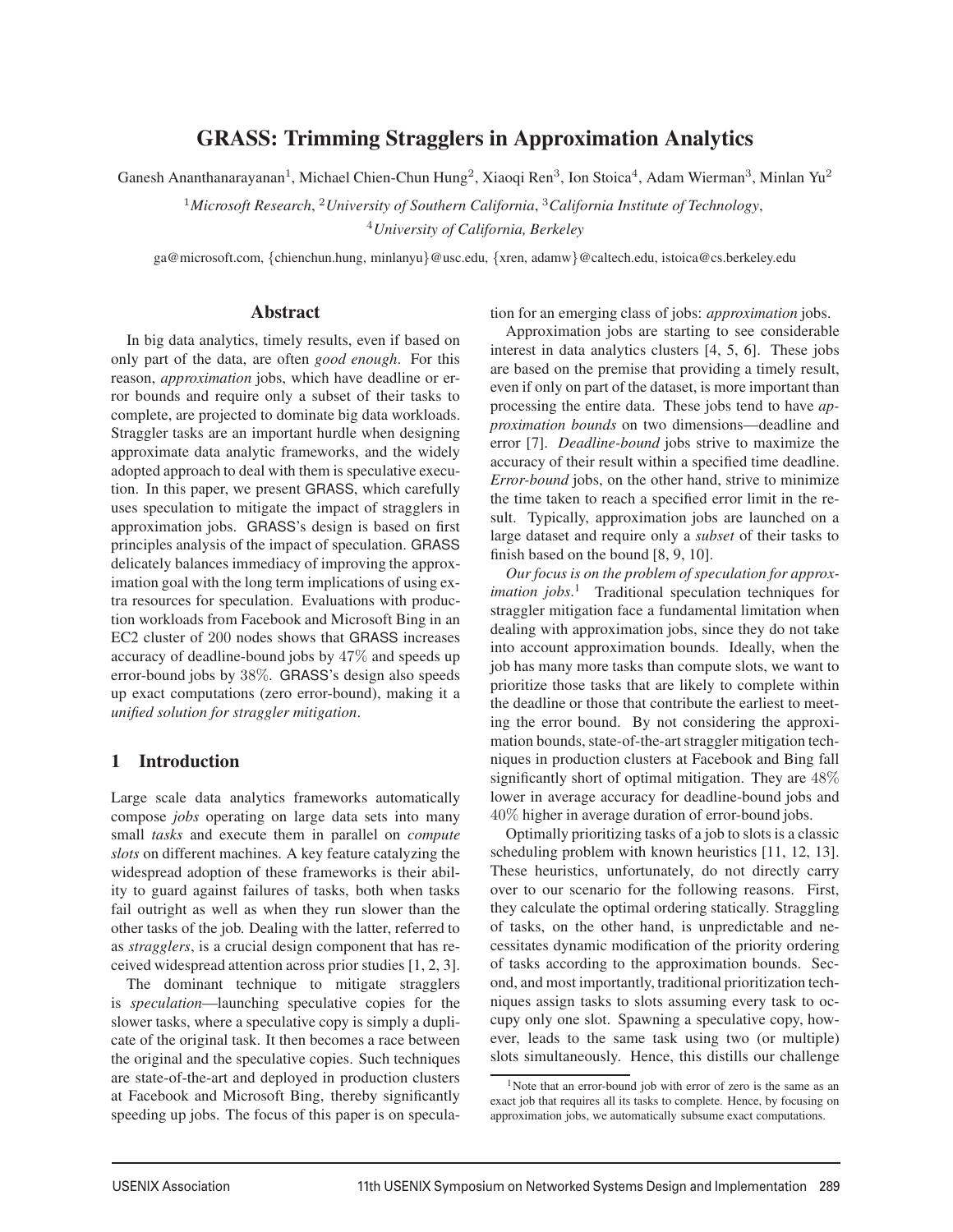to *achieving the approximation bounds by dynamically weighing the gains due to speculation against the cost of using extra resources for speculation*.

Scheduling a speculative copy helps make immediate progress by finishing a task faster. However, while not scheduling a speculative copy results in the task running slower, many more tasks may be completed using the saved slot. To understand this *opportunity cost*, consider a cluster with one unoccupied slot and a straggler task. Letting the straggler complete takes five more time units while a new copy of it would take four time units. While scheduling a speculative copy for this straggler speeds it up by one time unit, if we were not to, that slot could finish another task (taking five time units too).

This simple intuition of opportunity cost forms the basis for our two design proposals. First, Greedy Speculative (GS) scheduling is an algorithm that *greedily* picks the task to schedule next (original or speculative) that most improves the approximation goal at that point. Second, Resource Aware Speculative (RAS) scheduling considers the opportunity cost and schedules a speculative copy only if doing so saves both time *and* resources.

These two designs are motivated by first principles analysis within the context of a theoretical model for studying speculative scheduling. An important guideline from our model is that the value of being greedy (GS) increases for smaller jobs while considering opportunity cost of speculation (RAS) helps for larger jobs. As our model is generic, a nice aspect is that the guideline holds not only for approximation jobs but also for exact jobs that require all their tasks to complete.

We use the above guideline to dynamically combine GS and RAS, which we call GRASS. At the beginning of a job's execution, GRASS uses RAS for scheduling tasks. Then, as the job gets *close* to its approximation bound, it switches to GS, since our theoretical model suggests that the opportunity cost of speculation diminishes with fewer unscheduled tasks in the job. GRASS learns the point to switch from RAS to GS using job and cluster characteristics.

We demonstrate the generality of GRASS by implementing it in both Hadoop [14] (for batch jobs) and Spark [15] (for interactive jobs). We evaluate GRASS using production workloads from Facebook and Bing on an EC2 cluster with 200 machines. GRASS increases accuracy of deadline-bound jobs by 47% and speeds up error-bound jobs by 38% compared to state-of-the-art straggler mitigation techniques deployed in these clusters (LATE [2] and Mantri [1]). In fact, GRASS results in near-optimal performance. In addition, GRASS also speeds up exact jobs, that require all their tasks to complete, by 34%. Thus, it is a *unified speculation solution for both approximation as well as exact computations*.

# 2 Challenges and Opportunities

Before presenting our system design, it is important to understand the challenges and opportunities for speculating straggler tasks in the context of approximation jobs.

# 2.1 Approximation Jobs

Increasingly, with the deluge of data, analytics applications no longer require processing entire datasets. Instead, they choose to tradeoff accuracy for response time. *Approximate* results obtained early from just part of the dataset are often *good enough* [4, 6, 5]. Approximation is explored across two dimensions—time for obtaining the result (deadline) and error in the result [7].

- *Deadline-bound* jobs strive to maximize the accuracy of their result within a specified time limit. Such jobs are common in real-time advertisement systems and web search engines. Generally, the job is spawned on a large dataset and accuracy is proportional to the fraction of data processed [8, 9, 10] (or tasks completed, for ease of exposition).
- *Error-bound* jobs strive to minimize the time taken to reach a specified error limit in the result. Again, accuracy is measured in the amount of data processed (or tasks completed). Error-bound jobs are used in scenarios where the value in reducing the error below a limit is marginal, *e.g.,* counting of the number of cars crossing a section of a road to the nearest thousand is sufficient for many purposes.

Approximation jobs require schedulers to *prioritize the appropriate subset of their tasks* depending on the deadline or error bound. Prioritization is important for two reasons. First, due to cluster heterogeneities [2, 3, 16], tasks take different durations even if assigned the same amount of work. Second, jobs are often *multiwaved*, i.e., their number of tasks is much more than available compute slots, thereby they run only a fraction of their tasks at a time [17]. For example, when a job with 1000 tasks is given only 100 slots simultaneously (due to, say, fair scheduling), it runs only one-tenth of its tasks at a time. These tasks, though, are independent and can be scheduled in any order. The trend of multi-waved jobs is expected to grow with smaller tasks [18].

# 2.2 Challenges

2

The main challenge in prioritizing tasks of approximation jobs arises due to some of them *straggling*. Even after applying many proactive techniques, in production clusters in Facebook and Microsoft Bing, the average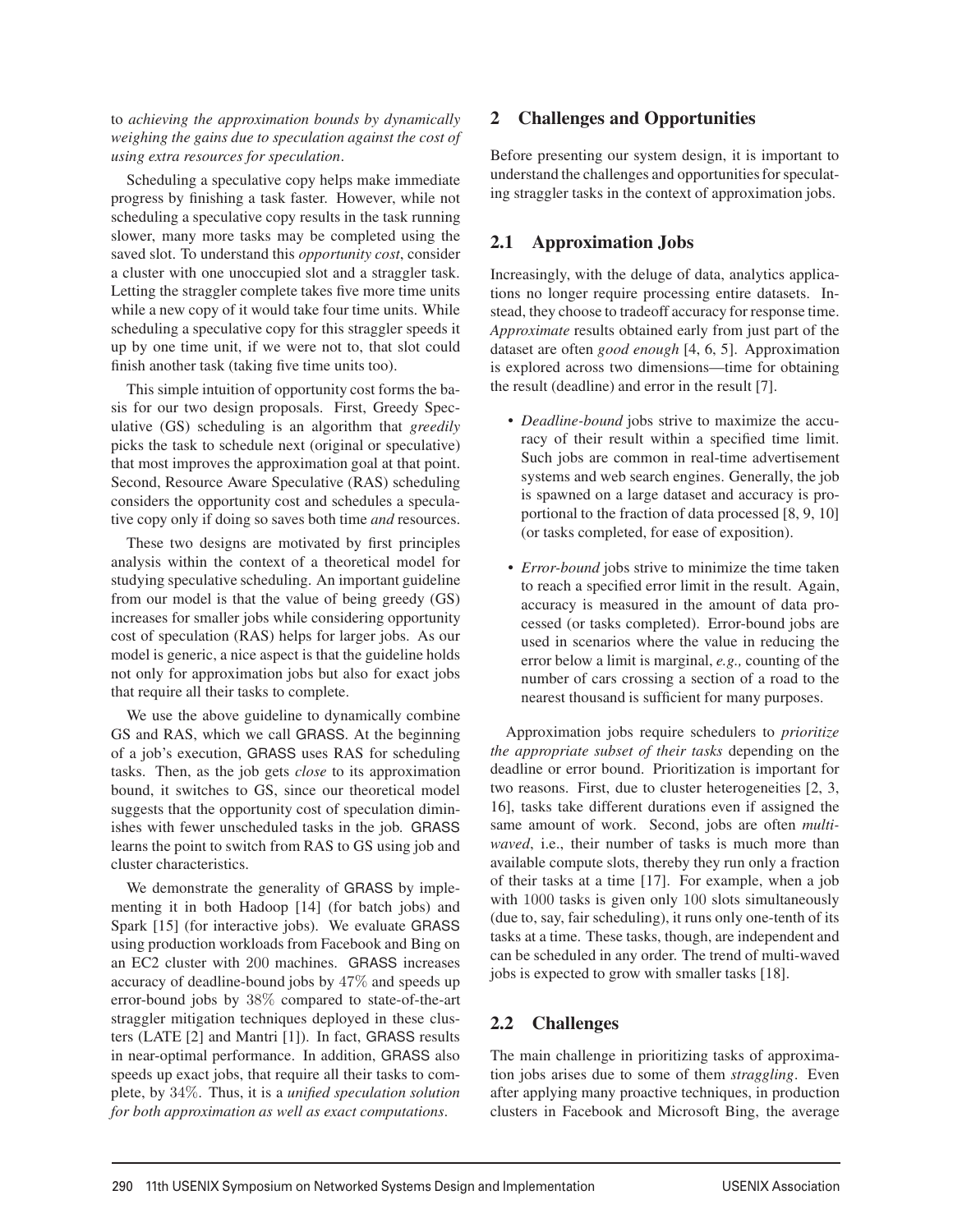job's slowest task is eight times slower than the median.<sup>2</sup> It is difficult to model all the complex interactions in clusters to prevent stragglers [3, 20]. Ananthanarayanan et al. (Section 2.1.2 in [3]) also show that blacklisting machines based on their likeliness to cause stragglers (in both the short- as well as long-term) has little benefits; machines are neither consistently problematic nor exhibit simple correlations with task durations.

The widely adopted technique to deal with straggler tasks is *speculation*. This is a reactive technique that spawns speculative copies for tasks deemed to be straggling. The earliest among the original and speculative copies is picked while the rest are killed. While scheduling a speculative copy makes the task finish faster and thereby increases accuracy, they also compete for compute slots with the unscheduled tasks.

Therefore, our problem is to *dynamically prioritize tasks based on the deadline/error-bound while choosing between speculative copies for stragglers and unscheduled tasks*. This problem is, unfortunately, NP-Hard and devising good heuristics (i.e., with good approximation factors) is an open theoretical problem.

## 2.3 Potential Gains

Given the challenges posed by stragglers discussed above, it is not surprising that the potential gains from mitigating their impact are significant. To highlight this we use a simulator with an optimal bin-packing scheduler. Our baselines are the the state-of-the-art mitigation strategies (LATE [2] and Mantri [1]) in the production clusters. Optimally prioritizing the tasks while correctly balancing between speculative copies and unscheduled tasks presents the following potential gains. Deadlinebound jobs improve their accuracy by 48% and 44%, in the Facebook and Bing traces, respectively. Error-bound jobs speed up by 32% and 40%. We next develop an online heuristic to achieve these gains.

## 3 Speculation Algorithm Design

The key choice made by a cluster scheduling algorithm is to pick the next task to schedule given a vacant slot. Traditionally, this choice is made among the set of tasks that are queued; however when speculation is allowed, the choice also includes speculative copies of tasks that are already running. This extra flexibility means that a design must determine a prioritization that carefully weighs the gains from speculation against the cost of extra resources while still meeting the approximation goals. Thus, we first focus on tradeoffs in the design of the speculation policy. Specifically, using both small examples and analytic modeling we motivate the use of two simple heuristics, Greedy Speculative (GS) scheduling and Resource Aware Speculative (RAS) scheduling that together make up the core of GRASS.

## 3.1 Speculation Alternatives

For simplicity, we first introduce GS and RAS in the context of deadline-bound jobs and then briefly describe how they can be adapted to error-bound jobs.

## 3.1.1 Deadline-bound Jobs

If speculation was not allowed, there is a natural, wellunderstood policy for the case of deadline-bound jobs: Shortest Job First (SJF), which schedules the task with the smallest processing time. In many settings, SJF can be proven to minimize the number of incomplete tasks in the system, and thus maximize the number of tasks completed, at all points of time among the class of nonpreemptive policies [11, 12]. Thus, without speculation, SJF finishes the most tasks before the deadline.

If one extends this idea to the case where speculation is allowed, then a natural approach is to allow the currently running tasks to also be placed in the queue, and to choose the task with the smallest size, i.e.,  $t_{new}$  (requiring, of course, that the task finishes before the deadline). If the chosen task has a copy currently running, we check that the speculative copy being considered provides a benefit, i.e.,  $t_{new} < t_{rem}$ . So, the next task to run is still chosen according to SJF, only now speculative copies are also considered. We term this policy *Greedy Speculative (GS) scheduling*, because it picks the next task to schedule *greedily*, i.e., the one that will finish the quickest, and thus improve the accuracy the earliest *at present*.

Figure 1 (left) presents an illustration of GS for a simple job with nine tasks and two concurrent slots. Tasks T1 and T2 are scheduled first, and when T2 finishes, the  $t_{\text{rem}}$  and  $t_{\text{new}}$  values are as indicated. At this point, GS schedules T3 next as it is the one with the lowest  $t_{new}$ , and so forth. Assuming the deadline was set to 6 time units, the obtained accuracy is  $\frac{7}{9}$  (or 7 completed tasks).

Picking the earliest task to schedule next is often optimal when a job has no unscheduled tasks (i.e., either single-waved jobs or the last wave of a multi-waved job). However, when there are unscheduled tasks it is less clear. For example, in Figure 1 (right) if we schedule a speculative copy of T1 when T2 finished, instead of T3, 8 tasks finish by the deadline of 6 time units.

The previous example highlights that running a speculative copy has resource implications which are important to consider. If the speculative copy finishes early, both slots (of the speculative copy and the original) be-

<sup>2</sup>Task durations are normalized by their input sizes to be resistant to data skews [19, 1].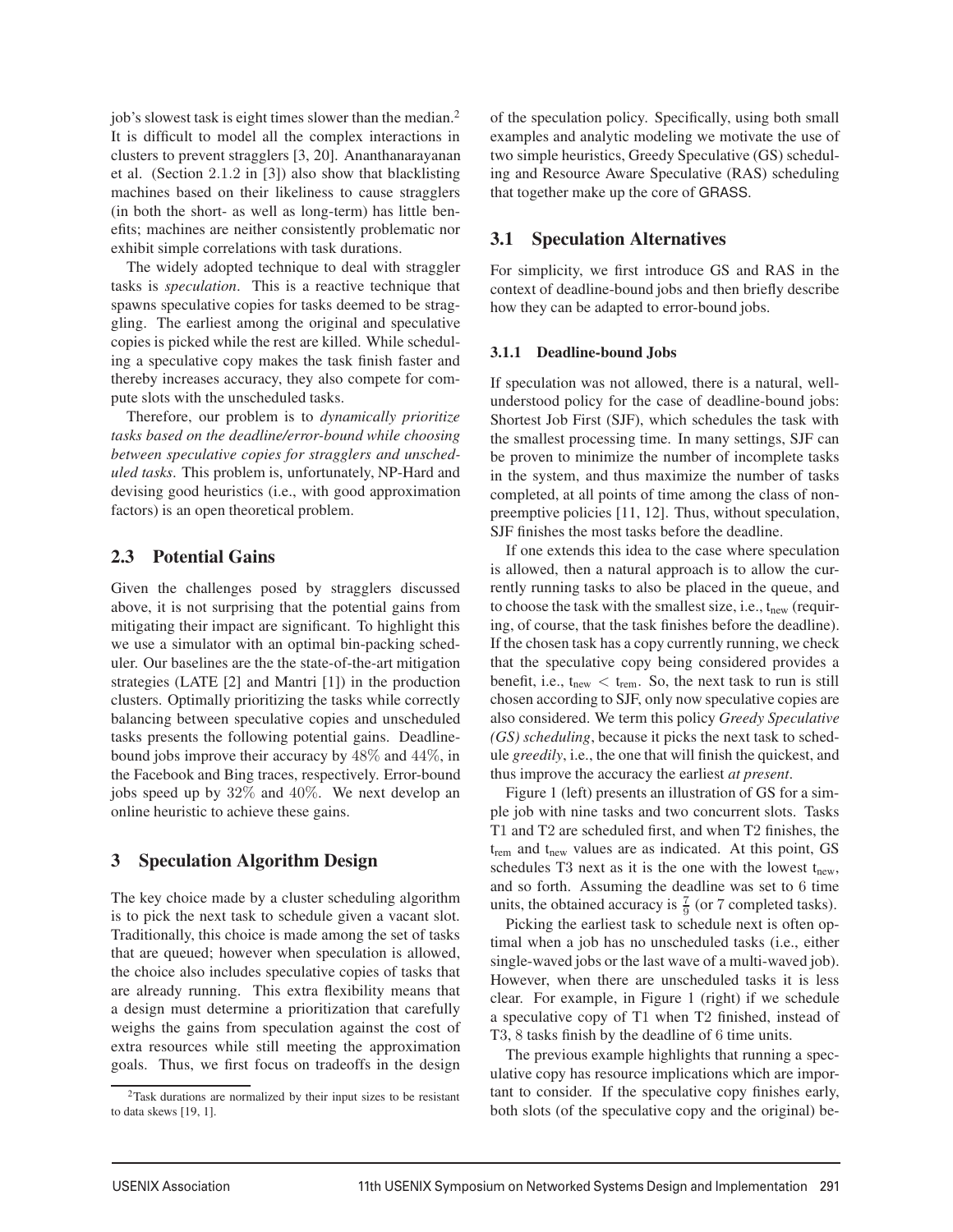

Figure 1: GS and RAS for a deadline-bound job with 9 tasks. The  $t_{rem}$  and  $t_{new}$  values are when T2 finishes. The example illustrates deadline values of 3 and 6 time units.

come available sooner to start the other tasks. This *opportunity cost* of speculation is an important tradeoff to consider, and leads to the second policy we consider: *Resource Aware Speculative (RAS) scheduling*.

To account for the opportunity cost of scheduling a speculative copy, RAS speculates only if it saves both time *and* resources. Thus, not only must t<sub>new</sub> be less than  $t_{rem}$  to spawn a speculative copy but the sum of the resources used by the speculative and original copies, when running simultaneously, must be less than letting just the original copy finish. In other words, for a task with  $c$  running copies, its resource savings, defined as  $c \times t_{\text{rem}} - (c + 1) \times t_{\text{new}}$ , must be positive.

By accounting for the opportunity cost of resources, RAS can out-perform GS in many cases. As mentioned earlier, in Figure 1 (right) where RAS achieves an accuracy of  $\frac{8}{9}$  versus GS's  $\frac{7}{9}$  in the deadline of 6 time units. This improvement comes because, when T2 finishes, speculating on T1 saves 1 unit of resource.

However, RAS is not uniformly better than GS. In particular, RAS's cautious approach can backfire if it overestimates the opportunity cost. In the same example in Figure 1, if the deadline of the job were reduced from 6 time units to 3 time units instead, GS performs better than RAS. At the end of 3 time units, GS has led to three completed tasks while RAS has little to show for its resource gains by speculating T1.

As the example alludes to, the value of the deadline and the number of waves are two important factors impact whether GS or RAS is a better choice. A third important factor, which we discuss later in §4.1, is the estimation accuracy of t<sub>rem</sub> and t<sub>new</sub>.

Pseudocode 1 describes the details of GS and RAS. The set  $T$  consists of all the running and unscheduled tasks of the jobs. There are two stages in the scheduling process: (i) *Pruning Stage:* In this stage (lines  $5 - 12$ ), tasks that are not slated to complete by the deadline are removed from consideration. Further, GS removes those tasks whose speculative copy is not expected to finish earlier than the running copy. RAS removes those tasks

```
1: procedure DEADLINE(\langle Task \rangle T, float \delta, bool OC)\triangleright OC = 1 \rightarrow use RAS; 0 \rightarrow use GS
 2: if OC then
 3: for each Task t in T do
 4: if t.running then
                      t.saving = t.c × t.t<sub>rem</sub> – (t.c+1) × t<sub>new</sub>⊲ PRUNING STAGE
         \delta' \leftarrow Remaining Time to \delta\langle \textbf{Task} \rangle \Gamma \leftarrow \phi5: for each Task t in T do
 6: if t.t<sub>new</sub> > \delta' then continue \delta Exceeds deadline
 7: if OC then
 8: if t.saving > 0 then \Gamma.add(t)
 9: else
10: if t. running then
11: if t.t<sub>new</sub> \lt t.t<sub>rem</sub> then \Gamma.add(t)
12: else \Gamma.add(t)
                                        ⊲ SELECTION STAGE
13: if \Gamma \neq null then
14: if OC then SortDescending(Γ, "saving")
15: else SortAscending(Γ, t<sub>new</sub>)
             return Γ.first()
```
Pseudocode 1: GS and RAS algorithms for deadlinebound jobs (deadline of  $\delta$ ). T is the set of unfinished tasks with the following fields per task: t<sub>rem</sub>, t<sub>new</sub>, and a boolean "running" to denote if a copy of it is currently executing. RAS is used when OC is set. At default, both algorithms schedule the task with the lowest t<sub>new</sub> within the deadline.

which do not save on resources by speculation. *(ii) Selection Stage:* From the pruned set, GS picks the task with the lowest  $t_{new}$  while RAS picks the task with the highest resource savings (lines  $13 - 15$ ).

#### 3.1.2 Error-bound Jobs

Though error-bound jobs require a different form of prioritization than deadline-bound jobs, the speculative core of the GS and RAS algorithms are again quite natural. Specifically, the goal of error-bound jobs is to minimize the makespan of the tasks needed to achieve the error limit. Thus, instead of SJF, Longest Job First (LJF) is the natural prioritization of tasks. In particular, LJF minimizes the makespan among the class of non-preemptive policies in many settings [11, 12]. This again represents a "greedy" prioritization for this setting.

Despite the above change to the prioritization of which task to schedule, the form of GS and RAS remain the same as in the case of deadline-bound jobs. In particular, speculative copies are evaluated in the same manner, e.g., RAS's criterion is still to pick the task whose speculation leads to the highest resource savings. Pseudocode 2 presents the details. The pruning stage (lines  $5 - 11$ ) will remove from consideration those tasks that are not the earliest to contribute to the desired error bound. The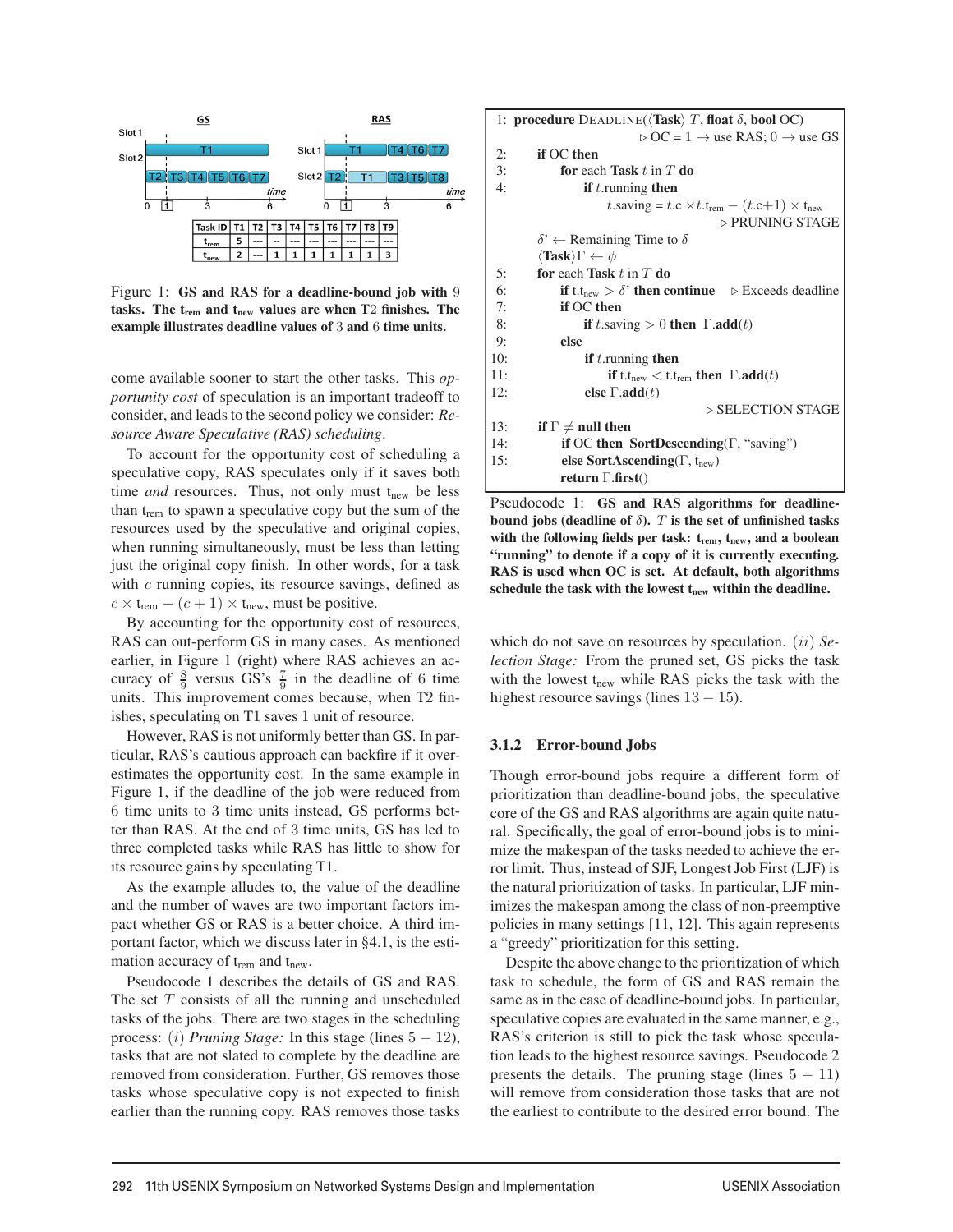| 1: <b>procedure</b> $\text{ERROR}(\langle \text{Task} \rangle \, T, \text{float } \epsilon, \text{bool } \text{OC})$ |                                                                                      |  |  |
|----------------------------------------------------------------------------------------------------------------------|--------------------------------------------------------------------------------------|--|--|
|                                                                                                                      | $\triangleright$ OC = 1 $\rightarrow$ use RAS; 0 $\rightarrow$ use GS                |  |  |
|                                                                                                                      | $\triangleright$ Error $\epsilon$ is in #tasks                                       |  |  |
| 2:                                                                                                                   | for each Task $t$ in $T$ do                                                          |  |  |
|                                                                                                                      | t.duration = $\min(t.t_{rem}, t.t_{new})$                                            |  |  |
| 3:                                                                                                                   | if OC then                                                                           |  |  |
| 4:                                                                                                                   | <b>if</b> $t$ . running <b>then</b>                                                  |  |  |
|                                                                                                                      | t.saving = t.c $\times t$ .t <sub>rem</sub> – (t.c+1) $\times$ t <sub>new</sub>      |  |  |
|                                                                                                                      | ▷ PRUNING STAGE                                                                      |  |  |
| <b>SortAscending</b> $(T, "duration")$                                                                               |                                                                                      |  |  |
|                                                                                                                      | $\langle \textbf{Task} \rangle \Gamma \leftarrow \phi$                               |  |  |
| 5:                                                                                                                   | for each Task t in $T[0: T.count() (1 - \epsilon)]$ do                               |  |  |
|                                                                                                                      | $\triangleright$ Earliest tasks                                                      |  |  |
| 6:                                                                                                                   | if OC then                                                                           |  |  |
| 7:                                                                                                                   | <b>if</b> t.saving $> 0$ then $\Gamma$ add(t)                                        |  |  |
| 8:                                                                                                                   | else                                                                                 |  |  |
| 9:                                                                                                                   | <b>if</b> $t$ . running <b>then</b>                                                  |  |  |
| 10:                                                                                                                  | <b>if</b> t.t <sub>new</sub> $\lt$ t.t <sub>rem</sub> then $\Gamma$ .add( <i>t</i> ) |  |  |
| 11:                                                                                                                  | else $\Gamma$ .add $(t)$                                                             |  |  |
|                                                                                                                      | $\triangleright$ SELECTION STAGE                                                     |  |  |
| 12:                                                                                                                  | if $\Gamma \neq \text{null}$ then                                                    |  |  |
| 13:                                                                                                                  | if OC then SortDescending( $\Gamma$ , "saving")                                      |  |  |
| 14:                                                                                                                  | else SortDescending( $\Gamma$ , t <sub>rem</sub> )                                   |  |  |
|                                                                                                                      | return $\Gamma$ .first()                                                             |  |  |

Pseudocode 2: GS and RAS speculation algorithms for error-bound jobs (error-bound of  $\epsilon$ ). T is the set of unfinished tasks with the following fields per task:  $t_{rem}$ ,  $t_{new}$ , and a boolean "running" to denote if a copy of it is currently executing. The trem of the task is the minimum of all its running copies. RAS is used when OC is set. At default, both algorithms schedule the task with the highest t<sub>rem</sub>.

list of earliest tasks is based on the effective duration of every task, i.e., the minimum of  $t_{\text{rem}}$  and  $t_{\text{new}}$ . During selection (lines 12−14), GS picks the task with the highest t<sub>rem</sub> while RAS picks the task with the highest saving.

Figure 2 presents an illustration of GS and RAS for an error-bound job with 6 tasks and 3 compute slots. The  $t_{\text{rem}}$  and  $t_{\text{new}}$  values are at 5 time units. GS decides to launch a copy of T3 as it has the highest  $t_{rem}$ . RAS conservatively avoids doing so. Consequently, when the error limit is high (say,  $40\%$ ) GS is quicker, but RAS is better when the limit decreases (to, say, 20%).

## 3.2 Contrasting GS and RAS

To this point, we have seen that GS and RAS are two natural approaches for integrating speculation into a cluster scheduler for approximation jobs. However, the examples we have considered highlight that neither of GS or RAS is uniformly better. In order to develop a better understanding of these two algorithms, as well as other possible alternatives, we have developed a simple analytic model for speculation in approximation jobs. The model assumes wave-based scheduling and constant



Figure 2: GS and RAS for error-bound job with 6 tasks. The t<sub>rem</sub> and t<sub>new</sub> values are when T<sub>2</sub> finishes. The example illustrates error limit of 40% (3 tasks) and 20% (4 tasks).



book task durations.

of GS & RAS under Pareto task durations ( $\beta = 1.259$ ).

wave-width for a job (see §A for details along with formal results). For readability, here we present only the three major guidelines from our analysis. Most importantly, these guidelines highlight that different speculation policies are required during the early waves of a job than during the final wave.

Guideline 1 *During the early waves of a job, speculation is only valuable if task durations are extremely heavy tailed, e.g., Pareto with infinite variance (i.e., with shape parameter*  $\beta$  < 2*). In this case, it is optimal to speculate conservatively, using*  $\leq$  2 *copies of a task.* 

This guideline is relevant because task durations are indeed heavy-tailed for the Facebook and Bing traces (see the Hill plot in Figure 3), which suggests that task durations have a Pareto tail (i.e.,  $P(\tau > x) = \theta(x^{-\beta})$ ) with shape parameter  $\beta = 1.259$ .<sup>3</sup> While both GS and RAS speculate during early waves, RAS is more conservative than GS and thus outperforms it during early waves.

Guideline 2 *During the final wave of a job, speculate aggressively to fully utilize the allotted capacity.*

<sup>3</sup>A Hill plot provides a more robust estimation of Pareto distributions than the, more commonly used, regression on a log-log plot [21]. To interpret the plot, a flat region corresponds to an estimate of  $\beta$ . The fact that the curve in Figure 3 is flat over a large range of order statistics (on the x-axis), but not all order statistics, indicates that the distribution of task sizes is not exactly Pareto distribution in its body, but is well-approximated by a Pareto (power-law) tail.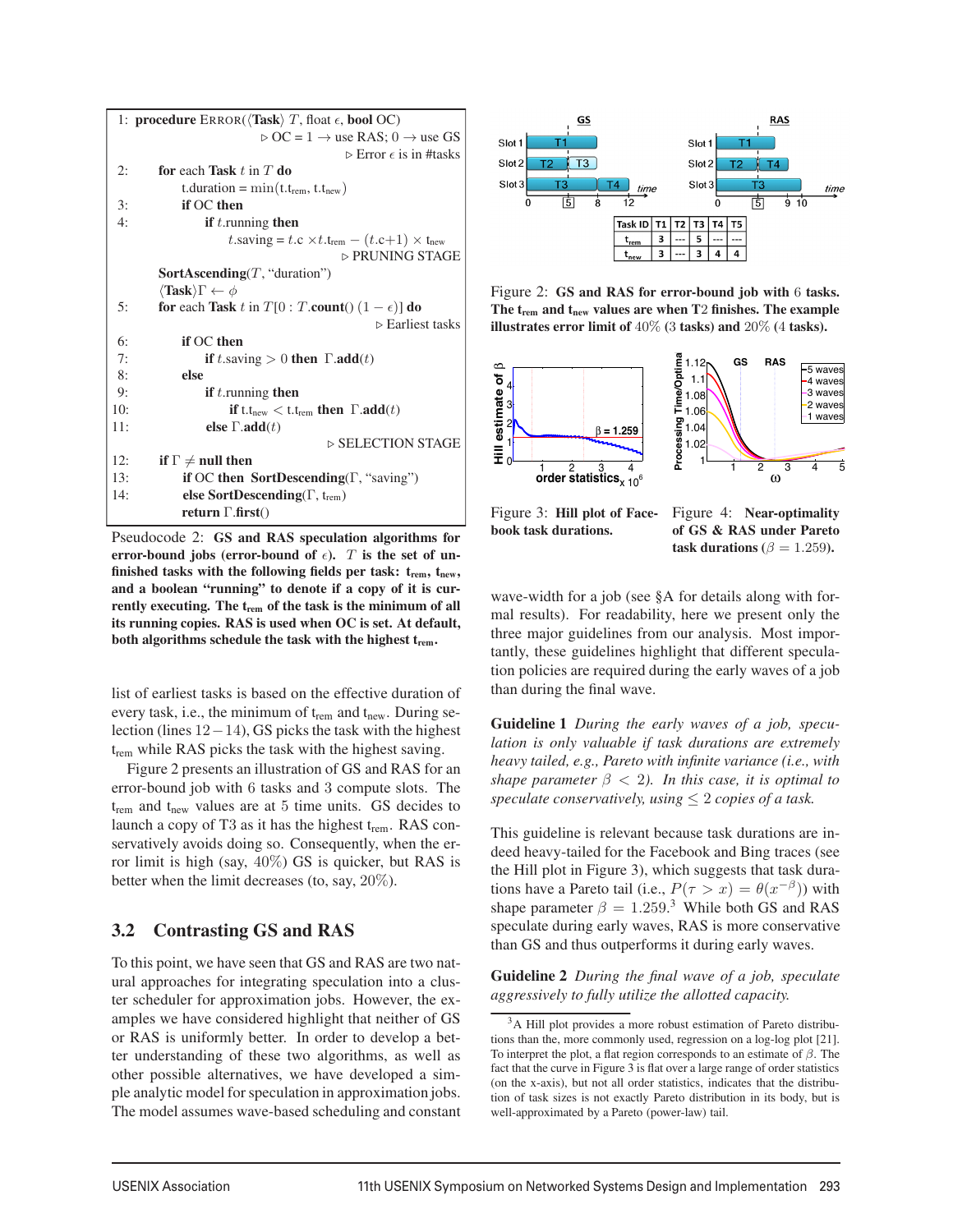This guideline says that, even if all tasks are currently scheduled, if a slot becomes available it should be filled with a speculative copy. While both GS and RAS do this to some extent, GS speculates more aggressively than RAS and thus, outperforms RAS during the final wave.

The previous two guidelines highlight a tradeoff between RAS and GS, which we formalize next.

#### Guideline 3 *For jobs that require more than two waves RAS is near-optimal, while for jobs that require fewer than two waves GS is near-optimal.*

To make this point more salient, consider the general class of speculative replication policies that waits until a task has run  $\omega$  time before starting a speculative copy. We study this broad class in §A, and GS and RAS correspond to particular rules for how to choose  $\omega$ . To see this, we can define  $t_{\text{new}} = E[\tau]$  and  $t_{\text{rem}} = E[\tau - \omega | \tau > \omega]$ , where  $\tau$  is a random task size. Then, under GS,  $\omega$  is the time when  $E[\tau] = E[\tau - \omega | \tau > \omega]$ , and, under RAS,  $\omega$ is the time when  $2E[\tau] = E[\tau - \omega | \tau > \omega]$ .

Figure 4 contrasts the performance of all the replication policies in this more general class. Specifically, it shows the ratio of the response time of the replication policy with parameter  $\omega$  normalized to the optimal response time. It illustrates this ratio for jobs of differing numbers of waves, and for  $\omega \in [0, 5]$ . To highlight GS and RAS, they are shown via vertical lines. The response times shown in the figure are computed using the model and analysis described in §A. The main conclusion from this figure is, as described in the guideline above, that neither GS or RAS is universally optimal, but each is near-optimal for jobs with a certain number of waves: RAS for jobs with large numbers of waves and GS for jobs with small numbers of waves.

#### 4 GRASS Speculation Algorithm

In this section, we build our speculation algorithm called GRASS. <sup>4</sup> Our theoretical analysis summarized in §3.2 motivates a design that uses RAS during the early waves of jobs and GS during the final two waves. A simple *strawman* solution to achieve this would be as follows. For deadline-bound jobs, switch from RAS to GS when the time to the deadline is sufficient for at most two waves of tasks. Similarly, for error-bound jobs, switch when the number of (unique) scheduled tasks needed to satisfy the error-bound makes up two waves.

Identifying the final two waves of tasks is difficult in practice. Tasks are not scheduled at explicit wave boundaries but rather as and when slots open up. In addition, the wave-width of jobs does not stay constant but varies considerably depending on cluster utilization. Finally, task durations are varied and hard to estimate.

In light of these difficulties, we interpret the guideline as follows: RAS is better when the deadline is loose or the error limit is low, while otherwise GS performs better. This mimics the intuition from the examples in §3.1. Therefore, GRASS seeks to switch from RAS to GS as it gets *close to the job's approximation bound*.

The complexities in these systems mean that precise estimates of the optimal switching point cannot be obtained from our model. Instead, we adopt an indirect learning based approach where inferences are made based on executions of previous jobs (with similar number of tasks) and cluster characteristics (utilization and estimation accuracy). We compare our learning approach to the strawman described above in §6.3.

#### 4.1 Learning the Switching Point

An ideal approach would accumulate enough samples of job performance (accuracy or completion time) based on switching to GS at different points. For deadline-bound jobs, this is decided by the remaining time to the deadline. For error-bound jobs, this is decided by the number of tasks to complete towards meeting the error. To speed up our sample collection, instead of accumulating samples of switching to GS, we simply generate samples of job performance using GS or RAS *throughout* the job (described shortly in §4.2).

An incoming job starts with RAS and periodically compares samples of jobs smaller than its size during its execution to check if it is better to switch to GS. It checks by using its remaining work at any point (measured in time remaining or tasks to complete). It steps through all possible points in its remaining work at which it could switch and estimates the optimal point using job samples of appropriate sizes. It continues with RAS until the optimal switching point turns out to be *at present*. The above calculation for the optimal switching point is performed periodically during the job's execution.

For example, when a deadline-bound job has 6s of its deadline remaining, GRASS compares the potential accuracy obtained if it were to switch at each point in its future (at 1s granularity). The accuracy if it were to switch after, say, 2s is the sum of accuracies of jobs with deadlines of 2s that used only RAS and those with 4s that used only GS. Switching happens if among all such points, the best accuracy is obtained by switching now.

The size of the job alone is insufficient to calculate the optimal switching point. Even jobs of comparable size might have different number of waves depending on the number of available slots. Therefore, we augment our samples of job performance with the number of waves, simply approximated using current *cluster utilization*.

<sup>4</sup>GRASS is a concatenation of GS and RAS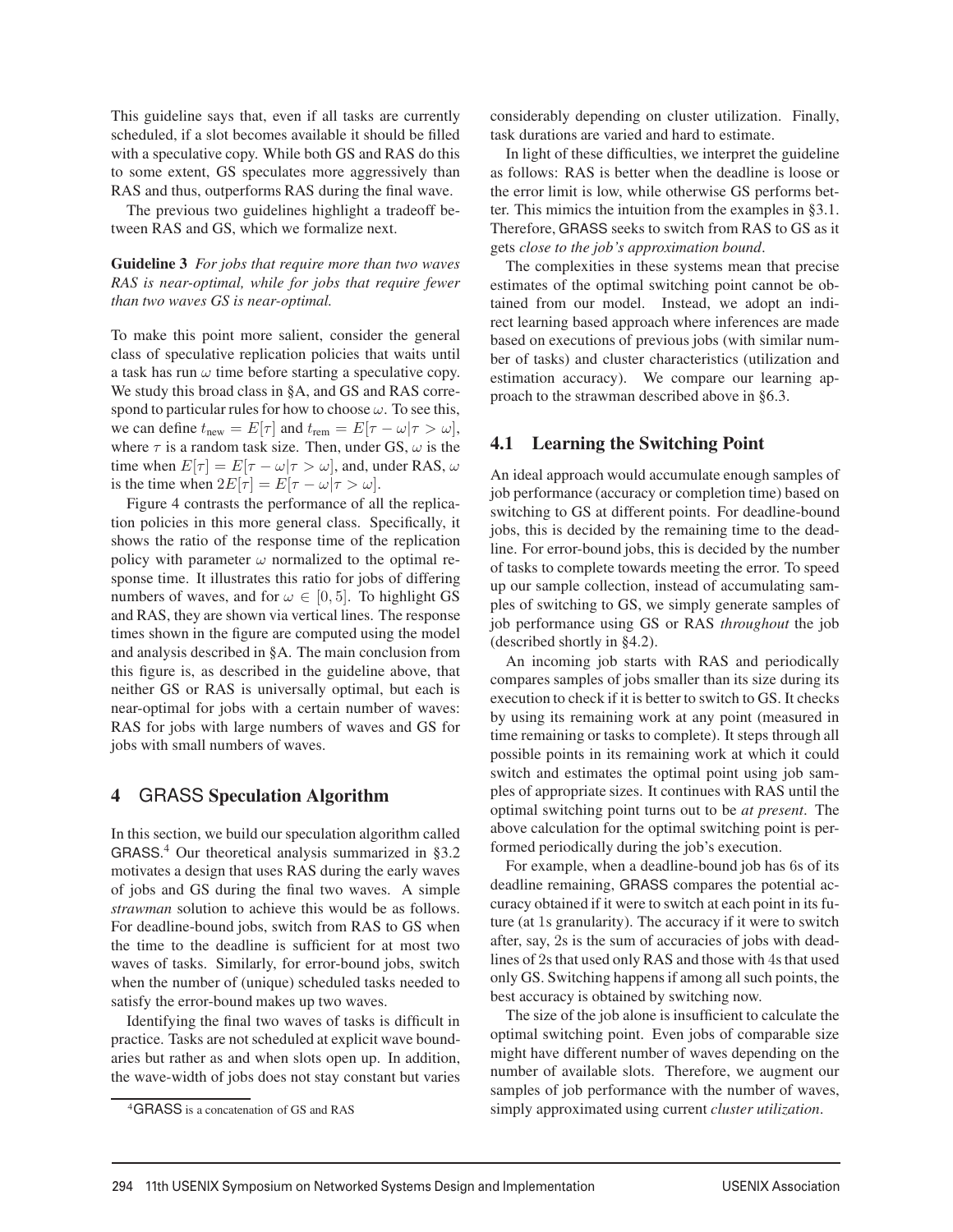Finally, *estimation accuracy* of t<sub>rem</sub> and t<sub>new</sub> also decides the optimal switching point. RAS's cautious approach of considering the opportunity cost of speculating a task is valuable when task estimates are erroneous. In fact, at low estimation accuracies (along with certain values of utilization and deadline/error-bound), it is better to not switch to GS at all and employ RAS all along. §6.3.2 analyzes the impact of these three factors.

Therefore, GRASS obtains samples of job performance with both GS and RAS across values of deadline/error-bound, estimation accuracy of  $t_{\text{rem}}$  and  $t_{\text{new}}$ , and cluster utilization. It uses these three factors collectively to decide when (and if) to switch from RAS to GS. We next describe how the samples are collected.

## 4.2 Generating Samples

As described above, GRASS compares samples of job performance that use only GS or RAS throughout, to decide when to switch. These samples have to be updated continuously to stay abreast with dynamic changes in clusters. To continuously generate such samples, we introduce a *perturbation* in GRASS's switching decision. With a small probability ξ, GRASS decides to *not* switch and instead picks one of GS or RAS for the entire duration of the job (both GS and RAS are equally probable). Such perturbation helps us obtain comparable samples.

The crucial trade-off in setting  $\xi$  is in balancing the benefit of obtaining such comparable samples with the performance loss incurred by the job due to not making the right switching decision. Theoretical analyses of such multi-armed bandit problems in prior work defines an optimal value of  $\xi$  by making stochastic assumptions about the distribution of the costs and the associated rewards [22]. Our setup, however, does not yield itself to such assumptions as the underlying distribution can be arbitrary. Another class of techniques that we considered modified  $\xi$  with time [23]. Over time, the value of  $\xi$  is gradually reduced using a damping function, thus indicating higher confidence in the learned value. We decided against such damping of  $\xi$  because clusters constantly evolve with new software and hardware modules, leading to newer interactions between them.

Therefore, we pick a constant value of  $\xi$  using empirical analysis. A job is marked for generating performance samples with a probability of  $\xi$ , and we pick GS or RAS with equal probability. In practice, we bucket jobs by their number of tasks and compare only within jobs of the same bucket.

## 5 Implementation

We implement GRASS on top of two data-analytics frameworks, Hadoop (version 0.20.2) [14] and Spark (version 0.7.3) [15], representing batch jobs and interactive jobs, respectively. Hadoop jobs read data from HDFS while Spark jobs read from in-memory RDDs. Consequently, Spark tasks finished quicker than Hadoop tasks, even with the same input size. Note that while Hadoop and Spark use LATE[2] currently, we also implement Mantri[1] to use as a second baseline.

Implementing GRASS required two changes: task executors and job scheduler. Task executors were augmented to periodically report progress. We piggyback on existing update mechanisms of tasks that conveyed only their start and finish. Progress reports were configured to be sent every 5% of data read/written. The job scheduler collects these reports, maintains samples of completed tasks and jobs, and decides the switching point.

## 5.1 Task Estimators

GRASS uses two estimates for tasks: remaining duration of a running task  $(t_{rem})$  and duration of a new copy  $(t_{new})$ . Estimating  $t_{rem}$ : Tasks periodically update the scheduler with *progress reports* containing the fraction of input read and output written. Since tasks of analytics jobs are IO-intensive, we extrapolate the remaining duration of the task based on the time elapsed thus far.

**Estimating**  $t_{\text{new}}$ **:** We estimate the duration of a new task by sampling from durations of completed tasks (normalized to input and output sizes). The  $t_{new}$  values of all tasks are updated whenever a task completes.

Accuracy of estimation: While the above techniques are simple, the downside is the error in estimation. Our estimates of t<sub>rem</sub> and t<sub>new</sub> achieve moderate accuracies of 72% and 76%, respectively, on average. When a task completes, we update the accuracy using the estimated and actual durations. GRASS uses the accuracy of estimation to appropriately switch from RAS to GS.

## 5.2 DAG of Tasks

Jobs are typically composed as a DAG of tasks with *input* tasks (*e.g.,* map or extract) reading data from the underlying storage and *intermediate* tasks (*e.g.,* reduce or join) aggregating their outputs. Even in DAGs of tasks, the accuracy of the result is decided by the fraction of completed input tasks. This makes GRASS's functioning straightforward in error-bound jobs—complete as many input tasks as required to meet the error-bound and all intermediate tasks further in the DAG.

For deadline-bound jobs, we use a widely occurring property that intermediate tasks perform similar functions across jobs. Further, they have relatively fewer stragglers. Thus, we estimate the time taken for intermediate tasks by comparing jobs of similar sizes and then subtract it to obtain the deadline for the input tasks.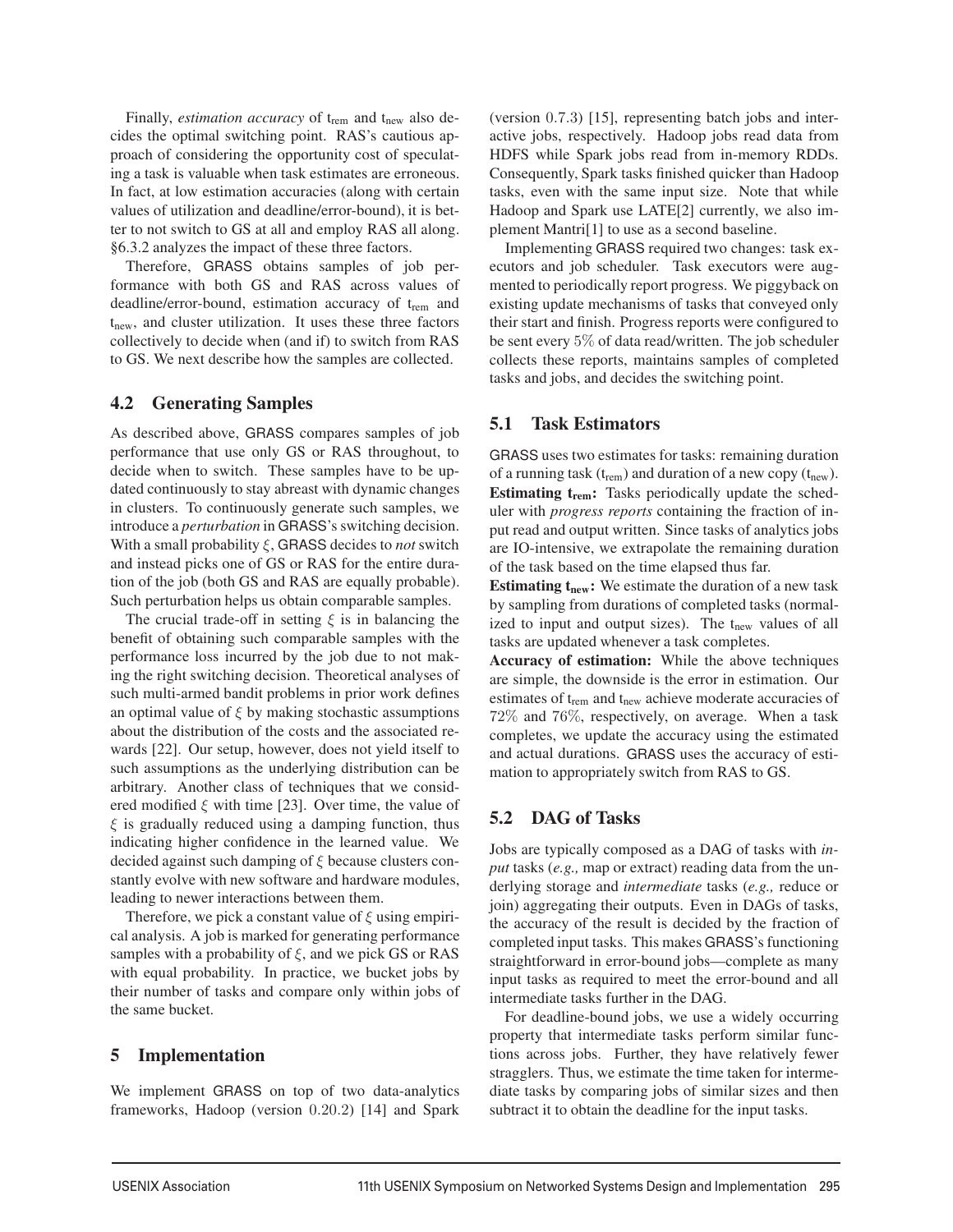Input tasks of a job, typically, read equal amounts of data. Thus, the fraction of tasks completed represents fraction of data processed too, thus making it a good indicator of the result's accuracy.

## 6 Evaluation

We evaluate GRASS on a 200 node EC2 cluster. Our focus is on quantifying the performance improvements compared to current designs, i.e., LATE [2] and Mantri [1], and on understanding how close to the optimal performance GRASS comes. Our main results can be summarized as follows.

- 1. GRASS increases accuracy of deadline-bound jobs by 47% and speeds up error-bound jobs by 38%. Even non-approximation jobs (i.e., error-bound of zero) speed up by 34%. Further, GRASS nearly matches the optimal performance. (§6.2)
- 2. GRASS's learning based approach for determining when to switch from RAS to GS is over 30% better than simple strawman techniques. Further, the use of all three factors discussed in §4.1 is crucial for inferring the optimal switching point. (§6.3)

## 6.1 Methodology

Workload: Our evaluation is based on traces from Facebook's production Hadoop [14] cluster and Microsoft Bing's production Dryad [24] cluster. The traces capture over half a million jobs running across many months (Table 1). The clusters run a mix of interactive and production jobs whose performance have significant impact on productivity and revenue. The jobs had diverse resource requirements of CPU, memory and IO. To create our experimental workload, we retain the interarrival times, input files and number of tasks of jobs. The jobs were, however, not approximation queries and required all their tasks to complete. Hence, we convert the jobs to mimic deadline- and error-bound jobs as follows.

For experiments on error-bound jobs, we pick the error tolerance of the job randomly between 5% and 30%. This is consistent with the experimental setup in recently reported research [4, 25]. Prior work also recommends setting deadlines by calibrating task durations [4, 9]. For the purpose of calibration, we obtain the ideal duration of a job in the trace by substituting the duration of each of its task by the median task duration in the job, again, as per recent work on straggler mitigation [3]. We set the deadline to be an additional factor (randomly between 2% to 20%) on top of this ideal duration.

Job Bins: We bin jobs by their number of tasks. We use three distinctions "small"  $(< 50$  tasks), "medium"  $(51 - 500$  tasks), and "large" ( $> 500$  tasks).

|                     | Facebook            | <b>Microsoft Bing</b> |
|---------------------|---------------------|-----------------------|
| Dates               | Oct 2012            | May-Dec 2011          |
| Framework           | Hadoop              | Dryad                 |
| Script              | <b>Hive [26]</b>    | Scope $[27]$          |
| Jobs                | 575K                | 500K                  |
| <b>Cluster Size</b> | 3,500               | Thousands             |
| Straggler-          | LATE <sub>[2]</sub> | Mantri [1]            |
| mitigation          |                     |                       |

Table 1: Details of Facebook and Bing traces.

50 Baseline:LATE Baseline:Mantri Baseline:LATE Baseline:Mantri



(a) Facebook Workload–Hadoop (b) Bing Workload–Hadoop



(c) Facebook Workload–Spark (d) Bing Workload–Spark Figure 5: Accuracy Improvement in deadline-bound jobs with LATE [2] and Mantri [1] as baselines.

EC2 Deployment: We deploy our Hadoop and Spark prototypes on a 200-node EC2 cluster and evaluate them using the workloads described above. Each experiment is repeated five times and we pick the median. We measure improvement in the average accuracy for deadlinebound jobs and average duration for error-bound jobs.

We also use a trace-driven simulator to evaluate at larger scales and over longer durations. The simulator replays all the task properties including their straggling. Baseline: We contrast GRASS with two state-of-the-art speculation algorithms—LATE [2] and Mantri [1].

## 6.2 Improvements from GRASS

We contrast GRASS's performance with that of LATE [2], Mantri [1], and the optimal scheduler.

#### 6.2.1 Deadline-bound jobs

GRASS improves the accuracy of deadline-bound jobs by 34% to 40% in the Hadoop prototype. Gains in both the Facebook and Bing workloads are similar. Figure 5a and 5b split the gains by job size. The gains compared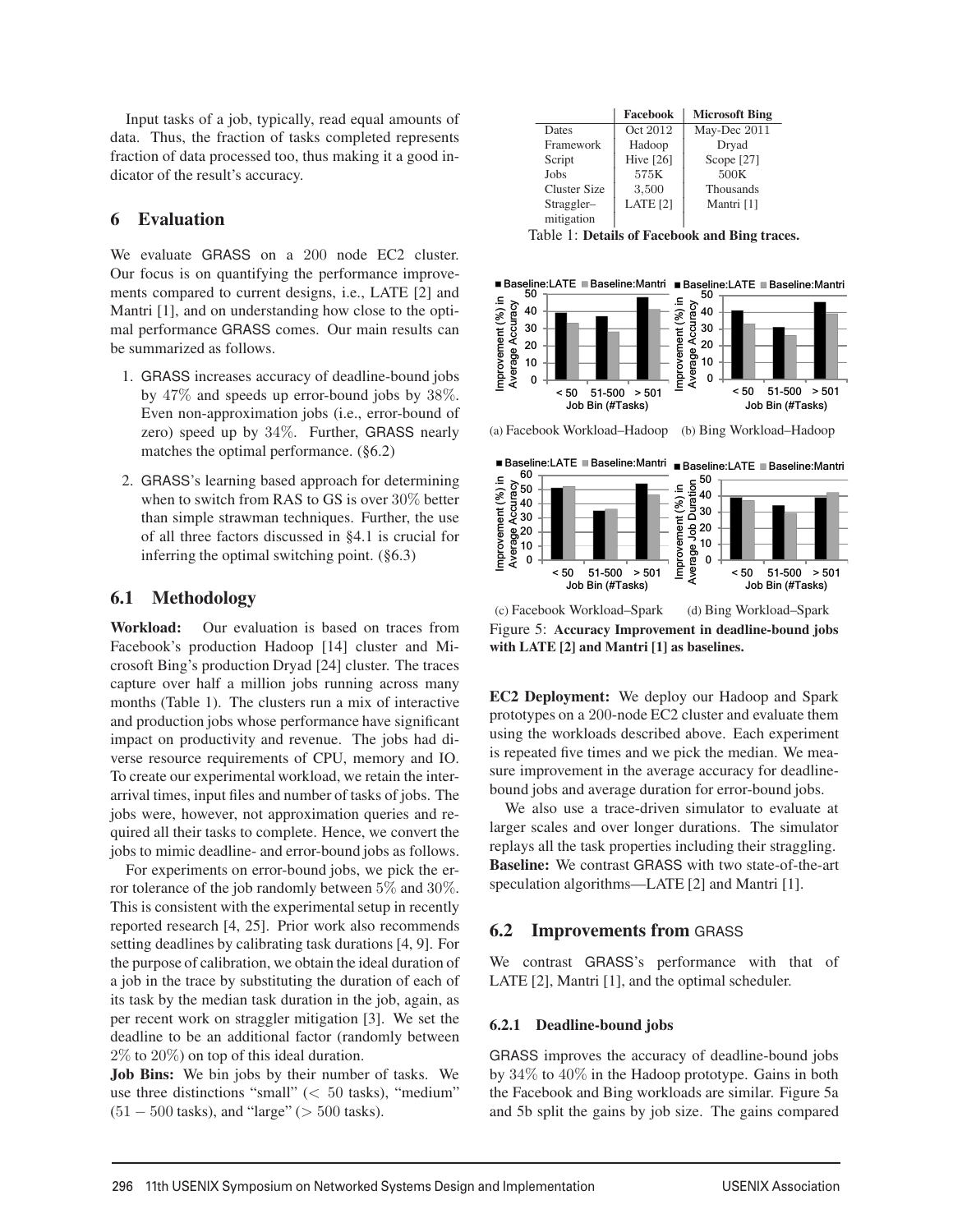

binned by the deadline and error bound. Deadlines are binned by the factor over ideal job duration (see §6.1)

to LATE as baseline are consistently higher than Mantri. Also, the gains in large jobs are pronounced compared to small and medium sized jobs because their many waves of tasks provides plenty of potential for GRASS.

The Spark prototype improves accuracy by 43% to 47%. The gains are higher because Spark's task sizes are much smaller than Hadoop's due to in-memory inputs. This makes the effect of stragglers more distinct. Again, large jobs gain the most, improving by over 50% (Figure 5c and 5d). Large multi-waved jobs improving more is encouraging because smaller task sizes in future [18] will ensure that multi-waved executions will be the norm. Unlike the Hadoop case, gains compared to both LATE and Mantri are similar because both have only limited effect when the impact of stragglers is high.

Figure 6a dices the improvements by the deadline (specifically, the additional factor over the ideal job duration (see §6.1)). Note that gains are nearly uniform across deadline values. This indicates that GRASS can not only cope with stringent deadlines but be valuable even when the deadline is lenient.

Gains with simulations are consistent with deployment, indicating not only that GRASS's gains hold over longer durations but also the simulator's robustness.

#### 6.2.2 Error-bound jobs

Similar to deadline-bound jobs, improvements with the Spark prototype (33% to 37%) are higher compared to the Hadoop prototype  $(24\%$  to  $30\%)$ . This shows that GRASS works well not only with established frameworks like Hadoop but also upcoming ones like Spark.

Note that the gains are indistinguishable among different job bins (Figures 7a and 7b) in the Spark prototype; large jobs gain a touch more in the Hadoop prototype (Figures 7c and 7d). Again, our simulation results are consisten with deployment, and so are omitted.

As Figure 6b shows, GRASS's gains persist at both tight as well as moderate error bounds. At high error bounds, there is smaller scope for GRASS beyond LATE.



(c) Facebook Workload–Spark (d) Bing Workload–Spark Figure 7: Speedup in error-bound jobs with LATE [2] and Mantri [1] as baselines.



Figure 8: GRASS's gains matches the optimal scheduler.

The gains at tight error bounds is noteworthy because these jobs are closer to *exact* jobs that require all (or most of) their tasks to complete. In fact, exact jobs speed up by 34%, thus making GRASS valuable even in clusters that are yet to deploy approximation analytics.

#### 6.2.3 Optimality of GRASS

While the results above show the speed up GRASS provides, the question remains as to whether further improvements are possible. To understand the room available for improvement beyond GRASS, we compare its performance with an optimal scheduler that knows task durations and slot availabilities in advance.

Figure 8 shows the results for the Facebook workload with Spark. It highlights that GRASS's performance matches the optimal for both deadline as well as errorbound jobs. Thus, GRASS is an efficient near-optimal solution for the NP-hard problem of scheduling tasks for approximation jobs with speculative copies.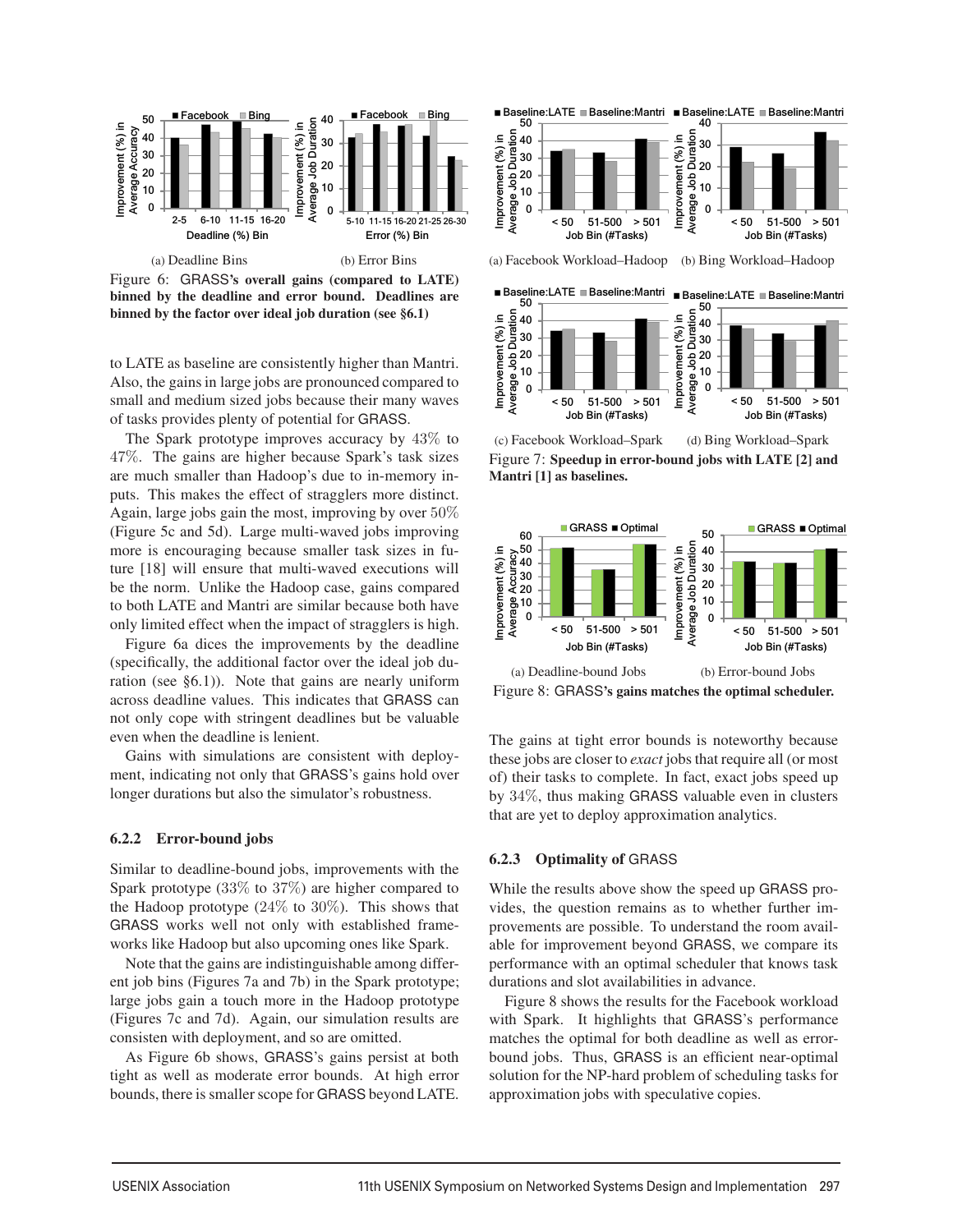

#### 6.2.4 DAG of tasks

To complete the evaluation of GRASS we investigate how performance gains depend on the length of the job's DAG. Intuitively, as long as our estimation of intermediate phases is accurate, GRASS's handling of the input phase should remain unchanged, and Figure 9 confirms this for both deadline and error-bound jobs. Gains from GRASS remain stable with the length of the DAG.

## 6.3 Evaluating GRASS's Design Decisions

To understand the impact of the design decisions made in GRASS, we focus on three questions. First, how important is it that GRASS switches from RAS to GS? Second, how important is it that this switching is learned adaptively rather than fixed statically? Third, how sensitive is GRASS to the perturbation factor  $\xi$ ? In the interest of space, we present results on these topics for only the Facebook workload using LATE as a baseline; results for the Bing workload with Mantri are similar.

#### 6.3.1 The value of switching

To understand the importance of switching between RAS and GS we compare GRASS's performance with using only GS and RAS all through the job. Figure 10 performs the comparison for deadline-bound jobs. GRASS's improvements, both on average as well as in individual job bins, are strictly better than GS and RAS. This shows that if using only one of them is the best choice, GRASS automatically avoids switching. Further, GRASS's overall improvement in accuracy is over 20% better than the best of GS or RAS, demonstrating the value of switching as the job nears its deadline. The above trends are consistent with error-bound jobs as well (Figure 11), though GRASS's benefit is slightly lower.

The contrast of GS and RAS is also interesting. GS outperforms RAS for small jobs but loses out as job sizes increase. The significant degradation in performance in the unfavorable job bin (medium and large jobs for GS,



Figure 10: GRASS's switching is 25% better than using GS or RAS all through for deadline-bound jobs. We use the Facebook workload and LATE as baseline.



(a) Facebook Workload–Hadoop (b) Facebook Workload–Spark Figure 11: GRASS's switching is 20% better than using GS or RAS all through for error-bound jobs. We use the Facebook workload and LATE as baseline.

versus small jobs for RAS) illustrates the pitfalls of statically picking the speculation algorithm.

#### 6.3.2 The value of learning

Given the benefit of switching, the question becomes when this switching should occur. GRASS does this adaptively based on three factors: deadline/error-bound, cluster utilization and estimation accuracy of trem and t<sub>new</sub>. Now, we illustrate the benefit of this approach compared to simpler options, i.e., choosing the switching point statically or based on a subset of these three factors. Note that we have already seen that these three factors are enough to be near optimal (Figure 8).

Static switching: First, when considering a static design, a natural "strawman" based on our theoretical analysis is to estimate the point when there are two remaining waves as follows. For deadline-bound jobs, it is the point when the time to the deadline is sufficient for at most two waves of tasks. For error-bound jobs, it is when the number of (unique) scheduled tasks sufficient to satisfy the error-bound make up two waves. The strawman uses the current wave-width of the job and assumes task durations to be median of completed tasks.

Figure 12 compares GRASS with the above strawman. Gains with the strawman are  $66\%$  and  $73\%$  of the gains with GRASS for deadline-bound and error-bound jobs,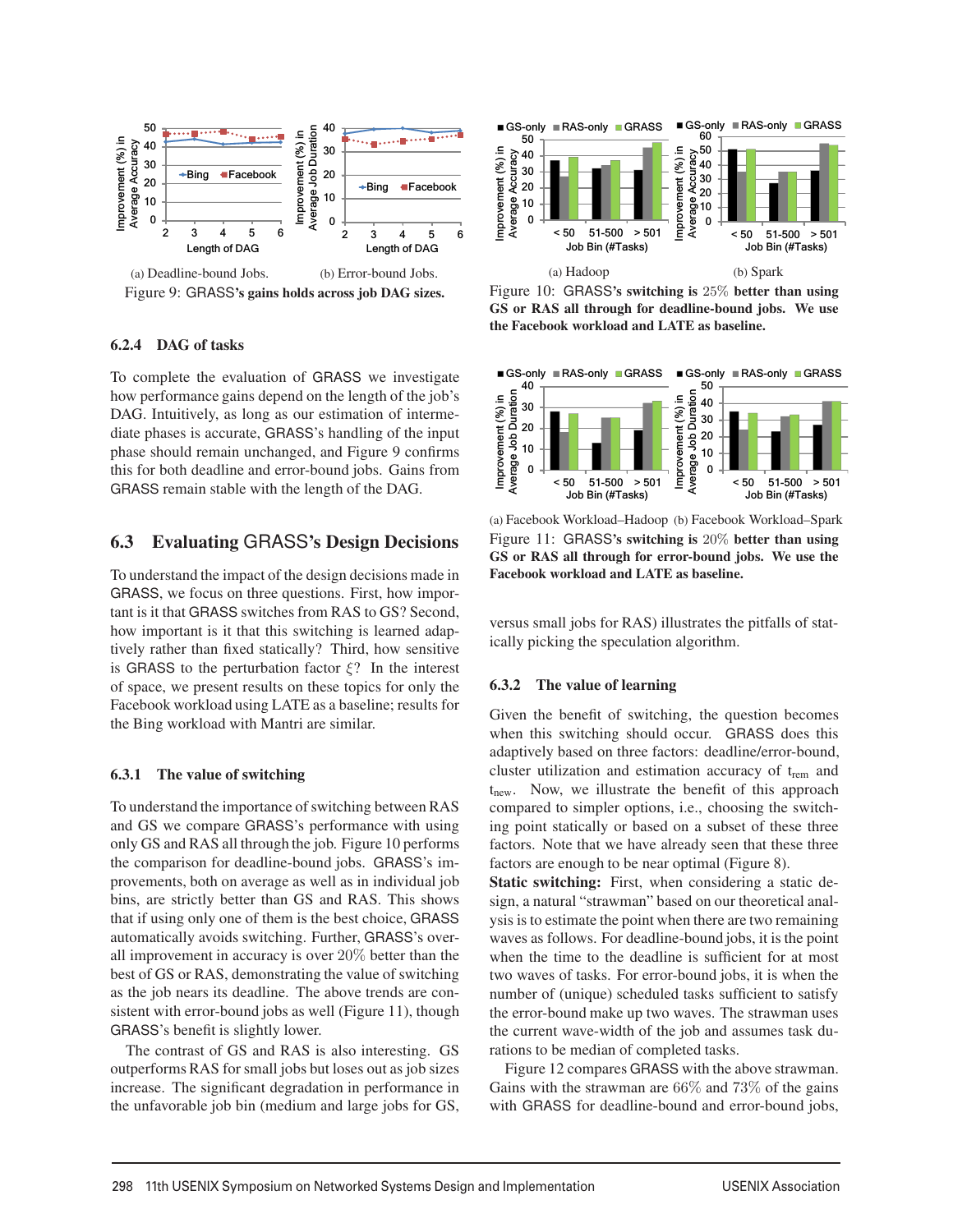

Figure 12: Comparing GRASS's learning based switching approach to a strawman that approximates two waves of tasks. GRASS is  $30\% - 40\%$  better than the strawman.



Figure 13: Using all three factors for deadline-bound jobs compared to only one or two is  $18\% - 30\%$  better.

respectively. Small and medium jobs lag the most as wrong estimation of switching point affects a large fraction of their tasks. Thus, the benefit of adaptively determining the switching point is significant.

Adaptive switching: Next, we study the impact of the three factors used to adaptively learn the switching threshold. To do this, Figures 13 and 14 compares the designs using the best one or two factors with GRASS.

When only one factor can be used to switch, picking the deadline/error-bound provides the best results. This is intuitive given the importance of the approximation bound to the ordering of tasks. When two factors are used, in addition to the deadline/error-bound, cluster utilization matters more for the Hadoop prototype while estimation accuracy is important for the Spark prototype. Tasks of Hadoop jobs are longer and more sensitive to slot allocations, which is dictated by the utilization. While the smaller Spark tasks are more fungible, this also makes them sensitive to estimation errors.

Using only one factor is significantly worse than using all three factors. The performance picks up with deadline-bound jobs when two factors are used, but error-bound jobs' gains continue to lag until all three are used. Thus, in the absence of a detailed model for job executions, the three factors act as good predictors.



Figure 14: Using all three factors for error-bound jobs compared to one or two factors is  $15\% - 25\%$  better.



Figure 15: Sensitivity of GRASS's performance to the perturbation factor  $\xi$ . Using  $\xi = 15\%$  is empirically best.

#### 6.3.3 Sensitivity to Perturbation

The final aspect of GRASS that we evaluate is the perturbation factor,  $\xi$ , which decides how often the scheduler does *not* switch during a job's execution (described in §4.2). This perturbation is crucial for GRASS's learning of the optimal switching point. All results shown previously set  $\xi$  to 15%, which was picked empirically.

Figure 15 highlights the sensitivity of GRASS to this choice. Low values of  $\xi$  hamper learning because of the lack of sufficient samples, while high values incur performance loss resulting from not switching from RAS to GS often enough. Our results show, that this exploration–exploitation tradeoff is optimized at  $\xi =$ 15%, and that performance drops off sharply around this point. Deadline-bound jobs are more sensitive to poor choice of  $\xi$  than error-bound jobs. Using  $\xi$  of 15% is consistent with studies on multi-armed bandit problems [28], which is related to our learning problem.

#### 7 Related Work

The problem of stragglers was identified in the original MapReduce paper [29]. Since then solutions have been proposed to mitigate them using speculative executions [2, 1, 24]. These solutions, however, are not for approximation jobs. These jobs require proritizing the right subset of tasks by carefully considering the opportunity cost of speculation. Further, our evaluations show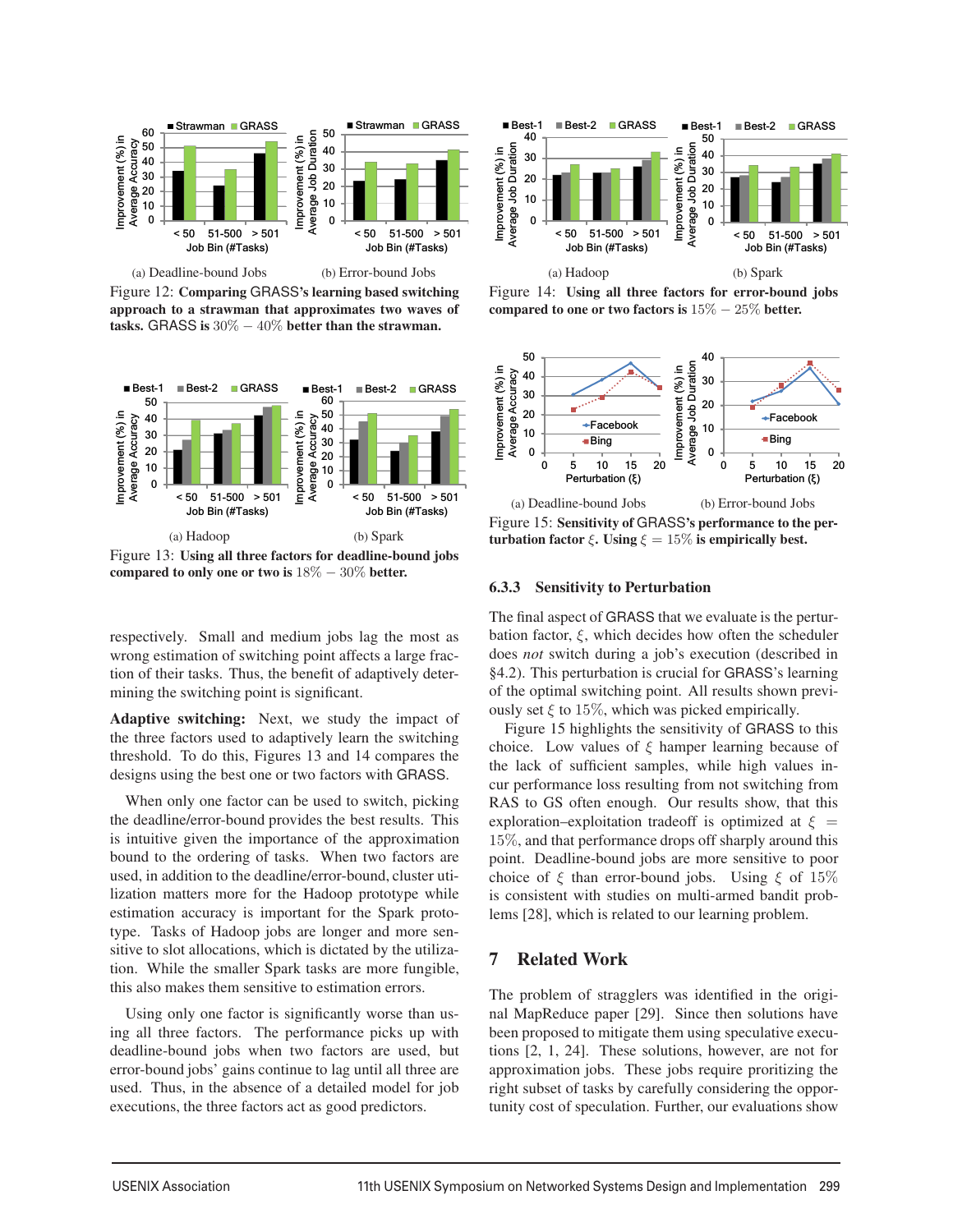that GRASS speeds up even for exact jobs that require all their tasks to complete. Thus, it is a unified solution that cluster schedulers can deploy for both approximation as well as non-approximation computations.

Prioritizing tasks of a job is a classic scheduling problem with known heuristics [11, 12]. These heuristics assume accurate knowledge of task durations and hence do not require speculative copies to be scheduled dynamically. Estimating task durations accurately, however, is still an open challenge as acknowledged by many studies [3, 20]. This makes speculative copies crucial and we develop a theoretically backed solution to optimally prioritize tasks with speculative copies.

Modeling real world clusters has been a challenge faced by other schedulers too. Recently reported research has acknowledged the problem of estimating task durations [16], predicting stragglers [3, 20] as well as modeling multi-waved job executions [17]. Their solutions primarily involve sidestepping the problem by not predicting stragglers and upfront replicating the tasks [3], or approximating number of waves to file sizes [17]. Such sidestepping, however, is not an option for GRASS and hence we build tailored approximations.

Finally, replicating tasks in distributed systems have a long history [30, 31, 32] with extensive studies in prior work [33, 34, 35]. These studies assume replication *upfront* as opposed to *dynamic* replication in reaction to stragglers. The latter problem is both harder and unsolved. In this work, we take a stab at this problem that yields near-optimal results in our production workloads.

## 8 Concluding Remarks and Future Work

This paper explores speculative task scheduling in the context of approximation jobs. From the analysis of a generic analytic model, we develop a speculation algorithm, GRASS, that uses opportunity cost to determine when to speculate early in the job and then switches to more aggressive speculation as the job nears its approximation bound. Prototypes on Hadoop and Spark, deployed on a 200 node EC2 cluster shows that GRASS improves accuracy fo deadline-bound jobs by 47% and speeds up error-bound jobs by 38%, in production workloads from Facebook and Bing. Further, the evaluation highlights that GRASS is a unified speculation solution for both approximation and exact computations, since it also provides a 34% speed up for exact jobs.

A topic that requires further work is scheduling speculative copies for stragglers *across* jobs. While GRASS intelligently picks between scheduling a speculative copy for a running task versus scheduling a new task of a job, it does so within the slots allocated to the job (typically, based on fair allocations). The next step to GRASS is to weigh the impact of speculating a running task with scheduling a new task of *any* job. Answering this question will not only involve comparing across jobs but also revisit existing fairness based schedulers.

## A Modeling and Analyzing Speculation

In this section we introduce the model and analysis that led to the guidelines described in §3.2. The model focuses on one job that has  $T$  tasks<sup>5</sup> and  $S$  slots out of a total capacity normalized to 1. Let the initial job size be  $x$  and the remaining amount of work in the job at time t be  $x(t)$ . We use  $W = T/S$  to denote the (fractional) number of waves necessary to complete the job, and throughout we assume  $W \geq 1$ .

We focus our analysis on the rate at which work is completed, which we denote by  $\mu(t; x, S, T)$  or  $\mu(t)$  for short. Note that by focusing on the service rate we are ignoring ordering of the tasks and focusing primarily on the impact of speculation.

In our analysis we begin with proactive speculation, and then move to reactive speculation. This progression is natural since the analysis of proactive speculation serves as a stepping stone to the design of reactive speculation policies. Further, in the case of proactive speculation we can precisely specify the optimal policy, whereas in the case of reactive speculation, we must resort to numerical optimization.

## A.1 Proactive speculation

We start by considering a general class of proactive policies that launch  $k(x(t))$  speculative copies of tasks when the job has remaining size  $x(t)$ . We propose the following *approximate model* for  $\mu(t)$  in this case.

$$
\left[ \left( \frac{x(t)}{x} \right) \left( \frac{T}{S} \right) k(x(t)) \right]_{\frac{k(x(t))}{S}}^{1} \cdot \left( \frac{E[\tau]}{k(x(t))E\left[\min(\tau_{1}, \ldots, \tau_{k(x(t))}\right]} \right)
$$
\n(1)

where  $\tau$  is a random task size. Note that we assume task sizes are i.i.d.

To understand this approximate model, note that the first term approximates the completion rate of work and the second term approximates the "blow up factor," i.e., the ratio of the expected work completed without duplications to the amount of work done with duplications. To understand the first term, note that  $(x(t)/x)T$  is the fractional number of tasks that remain to be completed at time t, and thus there are  $(x(t)/x)Tk(x(t))$  tasks available to schedule at time  $t$  including speculative copies. Recalling that the capacity of a slot is  $1/S$ , that the maximum capacity that can be allocated is 1, and that the minimum number of slots is the number of copies  $k(x(t))$ ,

 $\overline{a}$ 

 $5$ For approximation jobs  $T$  should be interpreted as the number of tasks that are completed before the deadline or error limit is reached.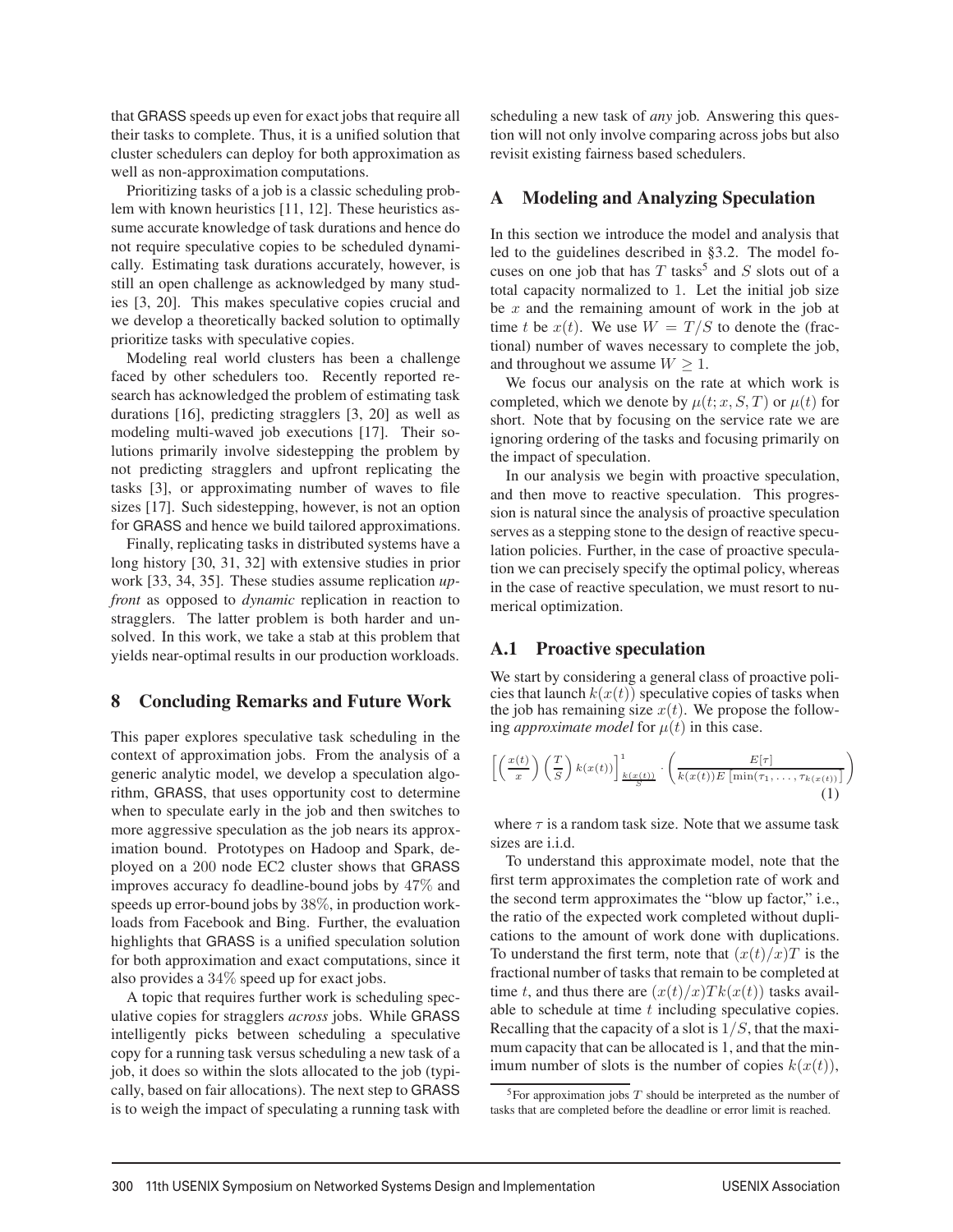we obtain the first term in (1). The second term computes the "blow up factor," which is the the expected amount of work done per task without speculation  $(E[\tau])$ divide by the expected work done per task with speculation  $(k(x(t))E[\min(\tau_1, \tau_2,...,\tau_{k(x(t))})],$  since  $k(x(t))$ copies are created and they are stopped when the first copy completes. Perhaps the most important aspect of this approximation is the fact that task sizes are i.i.d. in this manner, and this is what leads both to stragglers and to the benefits of replication. While this is certainly simplistic, the value of the model is highlights be the usefulness of the guidelines that follow from our analysis.

Given the model in  $(1)$ , the question is: What proactive speculation policy minimizes job duration? As discussed in §3.2, the distribution of task sizes shows considerable evidence of a Pareto-tail, and so we focus our analysis on this setting. The following theorem follows from first deriving the response time of a job given the model for  $\mu(t)$  in (1), and then deriving the  $k(x(t))$  that minimizes the response time. Each of these steps requires significant, but not difficult, analysis, which we omit due to space.

**Theorem 1** When task sizes are Pareto( $x_m, \beta$ ), the *proactive speculation policy that minimizes the completion time of the job is*

$$
k(x(t)) = \begin{cases} \sigma, & \frac{x(t)}{x}T\sigma \ge S\\ S/(\frac{x(t)}{x}T), & S > \frac{x(t)}{x}T\sigma \text{ and } \frac{x(t)}{x}T \ge 1;\\ S, & 1 > \frac{x(t)}{x}T. \end{cases}
$$
 (2)

*where*  $\sigma = \max(2/\beta, 1)$ *.* 

This theorem leads to Guidelines 1 and 2. Specifically, the first line corresponds to the "early waves" and the second and third lines correspond to the "last wave". During the "early waves" the optimal policy may or may not speculate, depending on the task size distribution – speculation happens only when  $\beta$  < 2, which is when task sizes have infinite variance. In contrast, during the "last wave", regardless of the task size distribution, the optimal policy speculates to ensure all slots are used.

#### A.2 Reactive speculation

We now turn to reactive speculation policies, which launches copies of a task only after it has completed  $\omega$ work. Both GS and RAS are examples of such policies and can be translated into choices for  $\omega$  as shown in §3.2.

Our analysis of proactive policies provides important insight into the design of reactive policies. In particular, during early waves the the optimal proactive policy runs at most two copies of each task, and so we limit our reactive policies to this level of speculation. Additionally, the previous analysis highlights that during the last wave the it is best to speculate aggressively in order to use up the full capacity, and thus it is best to speculated immediately without waiting  $\omega$  time. This yields the following approximation for  $\mu(t)$ :

$$
\begin{cases}\n\frac{E[\tau_1]}{E[\tau_1|0\leq \tau_1 < \omega] \Pr(0\leq \tau_1 < \omega) + (2E[Z-\omega|\tau_1 \geq \omega] + \omega) \Pr(\tau_1 > \omega)}, \\
\text{when } \frac{x(t)}{x} T\left(\Pr(0 \leq \tau_1 < \omega) + 2 \Pr(\tau_1 \geq \omega)\right) \geq S. \\
\text{optimal practice speculation (from (1)),} \\
\text{when } \frac{x(t)}{x} T\left(\Pr(0 \leq \tau_1 < \omega) + 2 \Pr(\tau_1 \geq \omega)\right) < S.\n\end{cases}
$$
\n(3)

 $\tau_1$ ,  $\tau_2$  are random task sizes and  $Z = \min(\tau_1, \tau_2 + \omega)$ .

Again, the first line in (3) approximates the service rate during the early waves of the job, while the second line approximates the service rate during the final wave of the job. To understand the first line, note that during early waves there are enough tasks to use capacity 1 (in expectation) as long as  $\frac{x(t)}{x}T(\Pr(0 \leq \tau < \omega) +$  $2 \Pr(T \ge \omega)$ )  $\ge S$ . Thus, all that remains is the "blow" up factor." As before, the numerator is the expected amount of work per task without speculation  $(E[\tau])$  and the denominator is the expected amount of work per task with reactive speculation. This is  $E[\tau | \tau < \omega]$  if the initial copy finishes before  $\omega$ , and  $2E[Z - \omega | \tau > \omega] + \omega$  if the initial copy takes longer than  $\omega$ .

Within this model, our design problem can now be reduced to finding ω *that minimizes the response time of the job*. The complicated form of (3) makes it difficult to understand the optimal  $\omega$  analytically, and thus we use numerical calculations. Figure 4 presents a numerical optimization by comparing GS and RAS to other reactive policies. It leads go Guideline 3, which highlights that GS is near optimal if the number of waves in the job is  $\langle 2 \rangle$ , while RAS is near-optimal if the number of waves in the job is  $> 2$ . Note that the results in Figure 4 are for Pareto task sizes with  $\beta = 1.259$ , but the finding is robust for  $\beta \in (1, 2)$ .

#### Acknowledgments

We thank our shepherd Nina Taft and the anonymous reviewers for their suggestions to improve this work. We also thank Rohan Gandhi for his feedback on our early drafts. This research was partially funded by research grant NSF CNS-1319820, NSF CISE Expeditions award CCF-1139158, the DARPA XData Award FA8750-12-2- 0331, and gifts from Qualcomm, Amazon Web Services, Google, SAP, Blue Goji, Cisco, Clearstory Data, Cloudera, Ericsson, Facebook, General Electric, Hortonworks, Huawei, Intel, Microsoft, NetApp, Oracle, Quanta, Samsung, Splunk, VMware and Yahoo!.

 $\overline{a}$